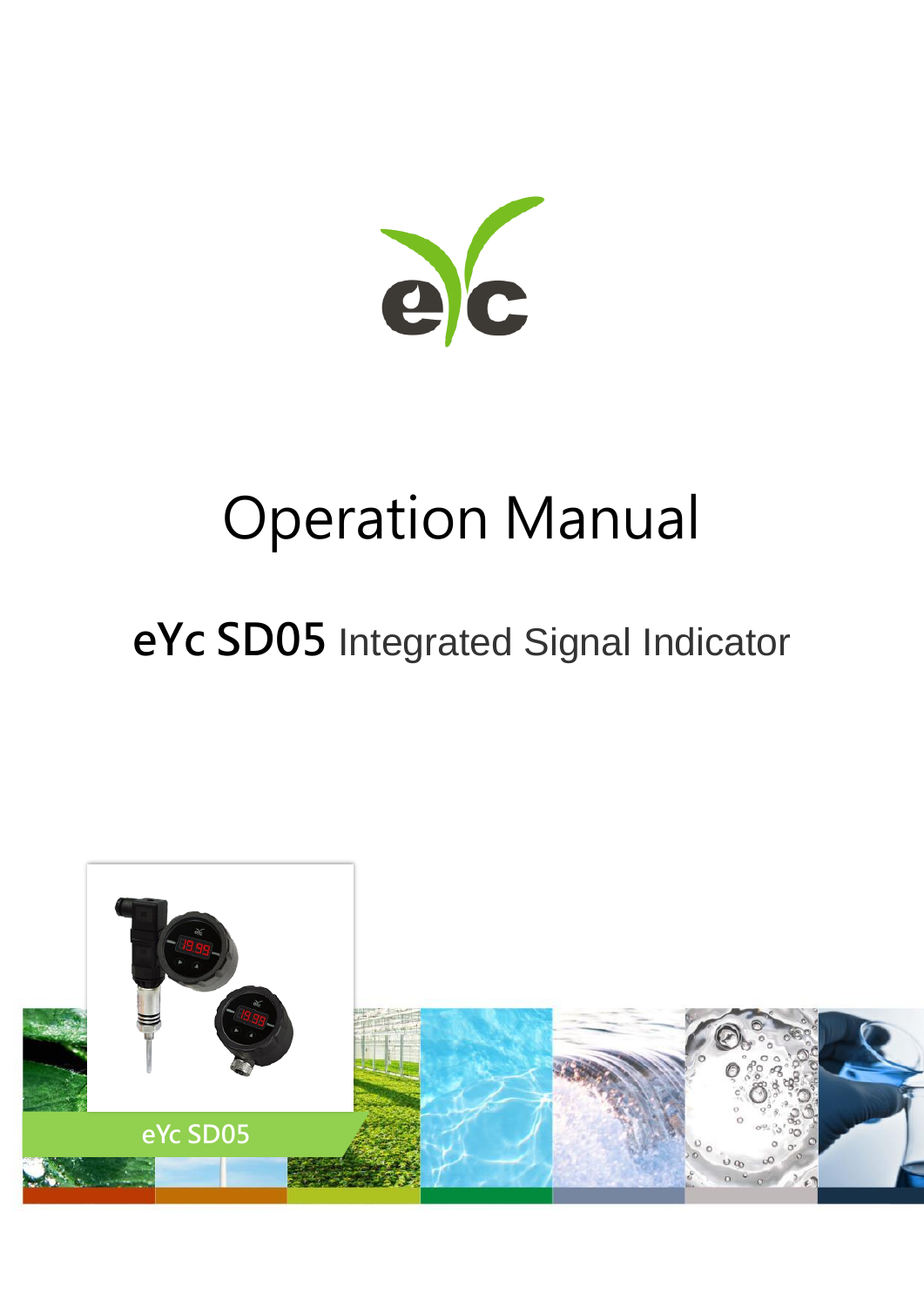SD05 Signal / Meter / Instrumentation





#### **1. 2-Wire(4 … 20 mA)**



[www.eyc-tech.com](http://www.eyc-tech.com/)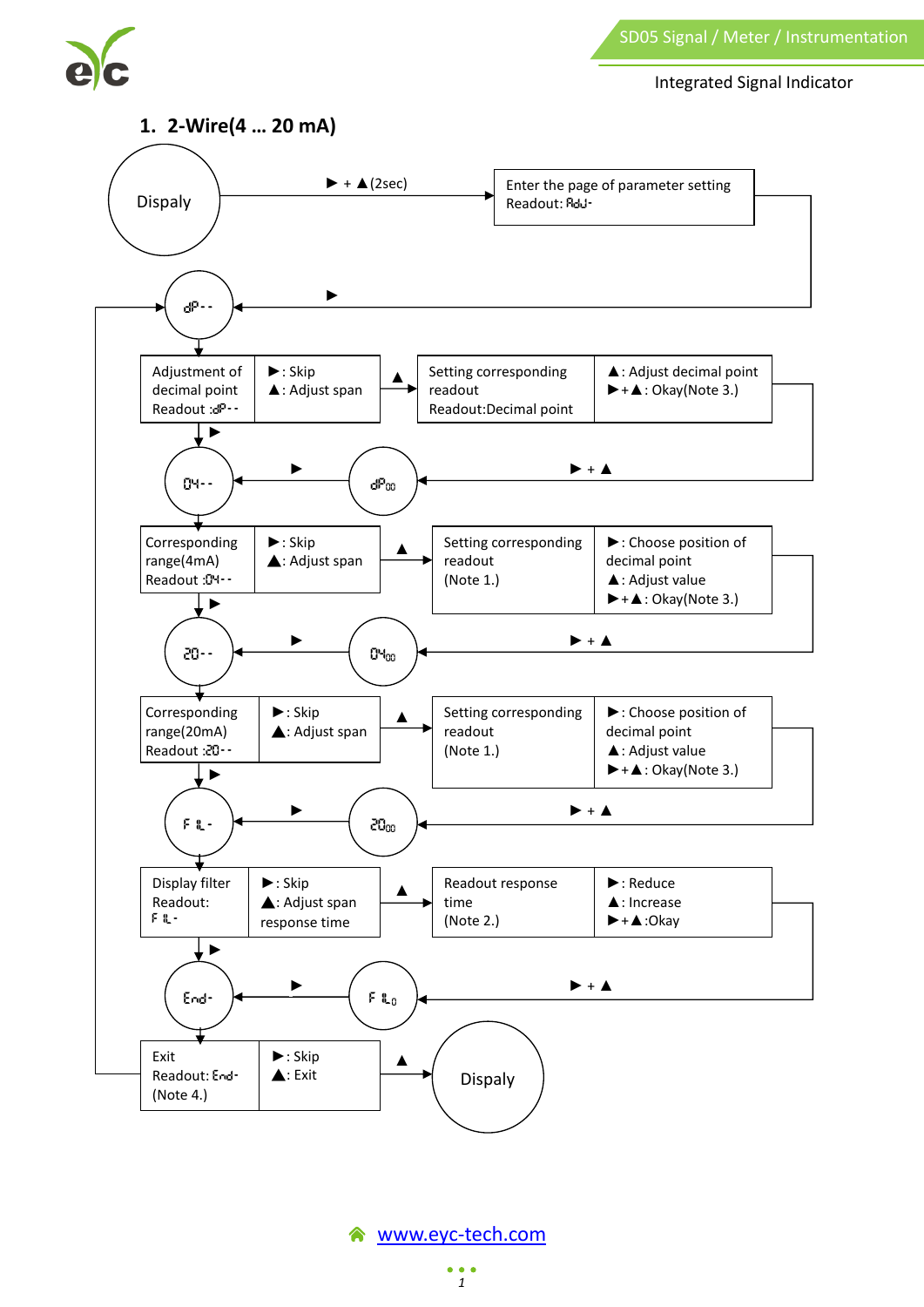

Integrated Signal Indicator



### **Note 2.**

A) Adjustment of readout's response time. 0.5 s/ Unit. B) The range of response time: ( 0 s … 20 s) C) Default: 0 s (s: second)



To save, please press  $\blacktriangleright$  +  $\blacktriangle$  at the same time after you finished setting, and then it will skip to next parameter.

**Note 4.**

If you didn't press any key over 20 s during setting, it will exit setting program and return to main manual without save.

# **Diagram**





M12 Connection

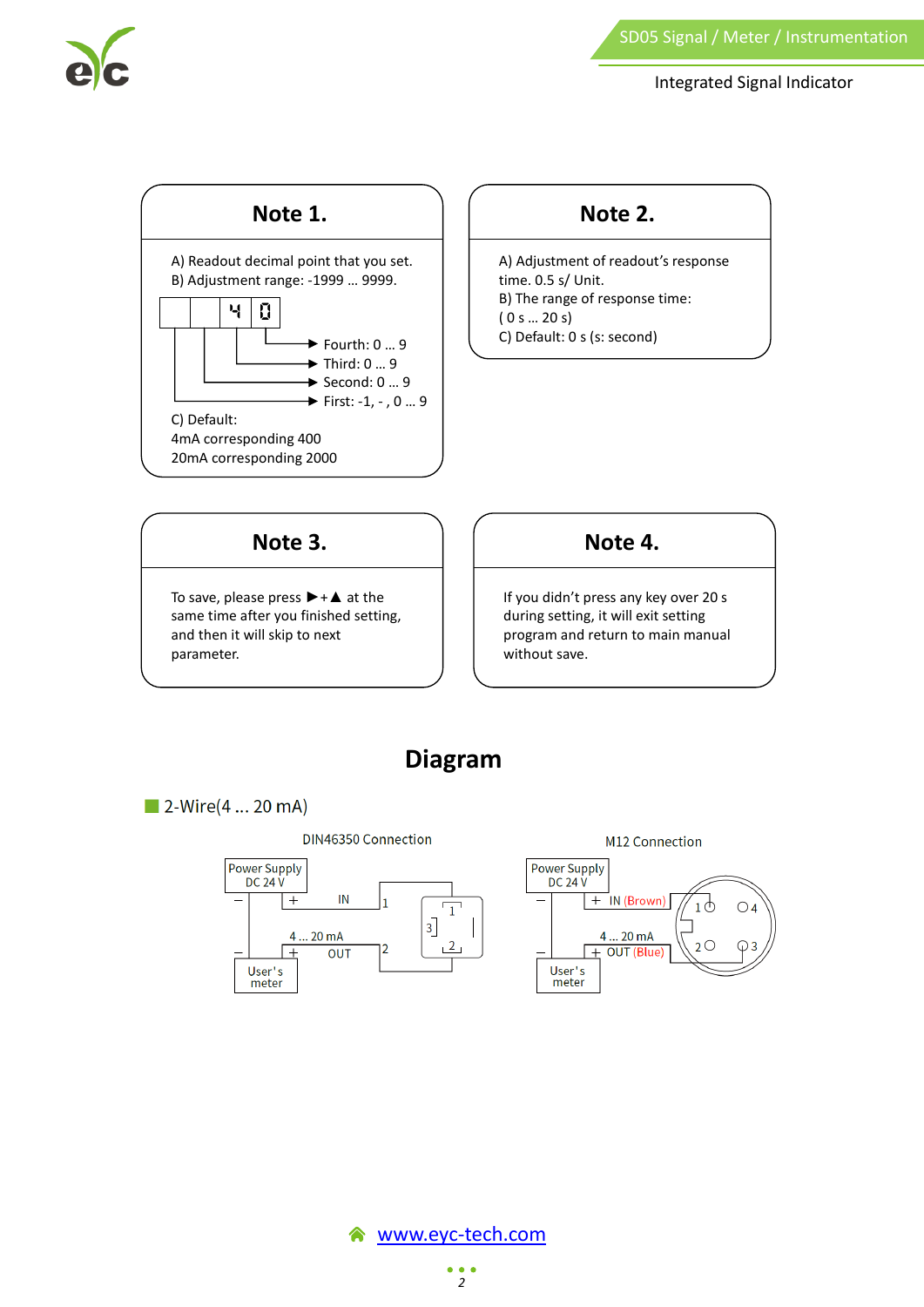

#### Integrated Signal Indicator

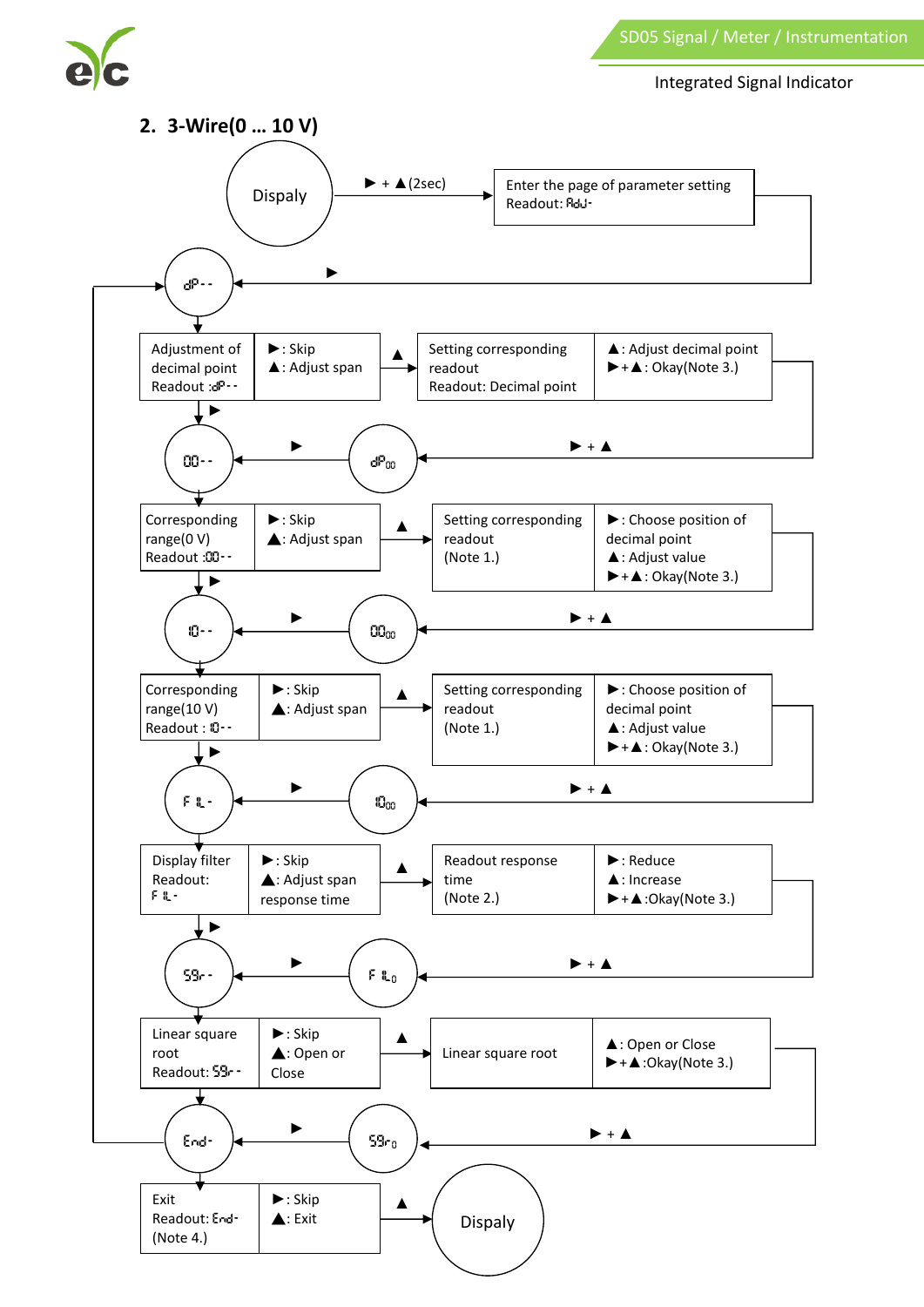

#### SD05 Signal / Meter / Instrumentation

Integrated Signal Indicator



#### **Note 2.**

A) Adjustment of readout's response time. 0.5 s/ Unit. B) The range of response time: ( 0 s … 20 s) C) Default: 0 s (s: second)

## **Note 3.**

To save, please press  $\blacktriangleright$  +  $\blacktriangle$  at the same time after you finished setting, and then it will skip to next parameter.

## **Note 4.**

If you didn't press any key over 20 s during setting, it will exit setting program and return to main manual without save.

# **Diagram**

 $\blacksquare$  3-Wire(0 ... 10 V)

**DIN46350 Connection** 



 $1.(V+) 2.(IN) 3.(GND)$